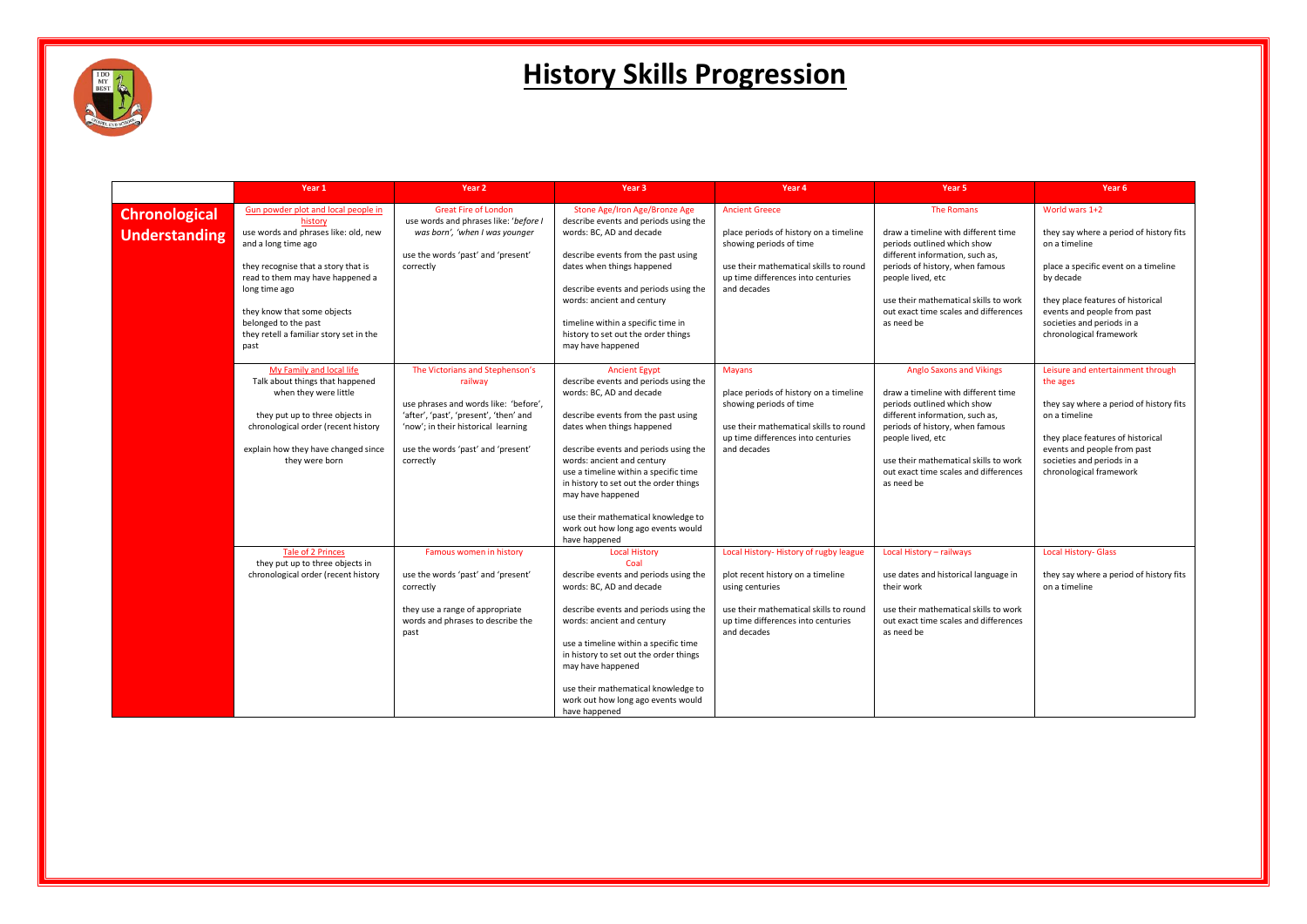

|                                                                                       | Year 1                                                                                                                                                                                                                                                                                       | Year <sub>2</sub>                                                                                                                                                                                                                                                                                                                                                                         | Year <sub>3</sub>                                                                                                                                                                                                               | Year 4                                                                                                                                                                                                                                                                                                                          | Year <sub>5</sub>                                                                                                                                                                                                                                                                                                                                                          | Year 6                                                                                                                                                                                                                                                                                        |
|---------------------------------------------------------------------------------------|----------------------------------------------------------------------------------------------------------------------------------------------------------------------------------------------------------------------------------------------------------------------------------------------|-------------------------------------------------------------------------------------------------------------------------------------------------------------------------------------------------------------------------------------------------------------------------------------------------------------------------------------------------------------------------------------------|---------------------------------------------------------------------------------------------------------------------------------------------------------------------------------------------------------------------------------|---------------------------------------------------------------------------------------------------------------------------------------------------------------------------------------------------------------------------------------------------------------------------------------------------------------------------------|----------------------------------------------------------------------------------------------------------------------------------------------------------------------------------------------------------------------------------------------------------------------------------------------------------------------------------------------------------------------------|-----------------------------------------------------------------------------------------------------------------------------------------------------------------------------------------------------------------------------------------------------------------------------------------------|
| <b>Knowledge and</b><br>interpretation of<br>events people and<br>changes in the past | Gun powder plot and local<br>people in History<br>recognise that we celebrate<br>certain events, such as bonfire<br>night, because of what<br>happened many years ago                                                                                                                        | <b>Great Fire of London</b><br>they recount some interesting<br>facts from an historical event<br>they explain why Britain has a<br>special history by naming<br>some famous events and some<br>famous people                                                                                                                                                                             | <b>Stone Age/Iron</b><br>Age/Bronze Age<br>appreciate that the early Brits<br>would not have communicated<br>as we do or have eaten as we<br>do<br>begin to picture what life<br>would have been like for the<br>early settlers | <b>Ancient Greece</b><br>appreciate that wars have<br>happened from a very long<br>time ago and are often<br>associated with invasion,<br>conquering or religious<br>differences<br>appreciate how items found<br>belonging to the past are<br>helping us to build up an<br>accurate picture of how<br>people lived in the past | The Romans<br>describe historical events from<br>the different period/s they are<br>studying/have studied<br>make comparisons between<br>historical periods; explaining<br>things that have changed and<br>things which have stayed the<br>same                                                                                                                            | World wars 1+2<br>summarise the main events<br>from a specific period in<br>history, explaining the order in<br>which key events happened<br>summarise how Britain has<br>had a major influence on world<br>history                                                                           |
|                                                                                       | My family and local life<br>they begin to identify the main<br>differences between old and<br>new objects<br>they identify objects from the<br>past, such as vinyl records                                                                                                                   | The Victorians and<br>Stephenson's railway<br>they recount the life of<br>someone famous from Britain<br>who lived in the past, giving<br>attention to what they did<br>earlier and what they did later<br>they recount some interesting<br>facts from an historical event<br>they explain why Britain has a<br>special history by naming<br>some famous events and some<br>famous people | <b>Ancient Egypt</b><br>suggest why certain people<br>acted as they did in history                                                                                                                                              | <b>Mayans</b><br>know that people who lived in<br>the past cooked and travelled<br>differently and used different<br>weapons from ours<br>appreciate how items found<br>belonging to the past are<br>helping us to build up an<br>accurate picture of how<br>people lived in the past                                           | <b>Anglo Saxons and Vikings</b><br>describe historical events from<br>the different period/s they are<br>studying/have studied<br>make comparisons between<br>historical periods; explaining<br>things that have changed and<br>things which have stayed the<br>same<br>appreciate that significant<br>events in history have helped<br>shape the country we have<br>today | Leisure and entertainment<br>through the ages<br>describe features of historical<br>events and people from past<br>societies and periods they<br>have studied<br>recognise and describe<br>differences and similarities/<br>changes and continuity<br>between different periods of<br>history |
|                                                                                       | Tale of 2 princes<br>appreciate that some famous<br>people have helped our lives<br>be better today<br>understand that we have a<br>queen who rules us and that<br>Britain has had a king or queen<br>for many years<br>they identify objects from the<br>past, such as royal<br>memorabilia | Famous women in history<br>they recount the life of<br>someone famous from Britain<br>who lived in the past, giving<br>attention to what they did<br>earlier and what they did later                                                                                                                                                                                                      | <b>Local History</b><br>Coal<br>suggest why certain people<br>acted as they did in history                                                                                                                                      | Local History- History of rugby<br>league<br>they explain how events from<br>the past have helped shape<br>our lives<br>recognise that the lives of<br>wealthy people were very<br>different from those of poor<br>people                                                                                                       | Local History - railways<br>make comparisons between<br>historical periods; explaining<br>things that have changed and<br>things which have stayed the<br>same<br>appreciate that significant<br>events in history have helped<br>shape the country we have<br>today                                                                                                       | <b>Local History- Glass</b><br>describe features of historical<br>events and people from past<br>societies and periods they<br>have studied                                                                                                                                                   |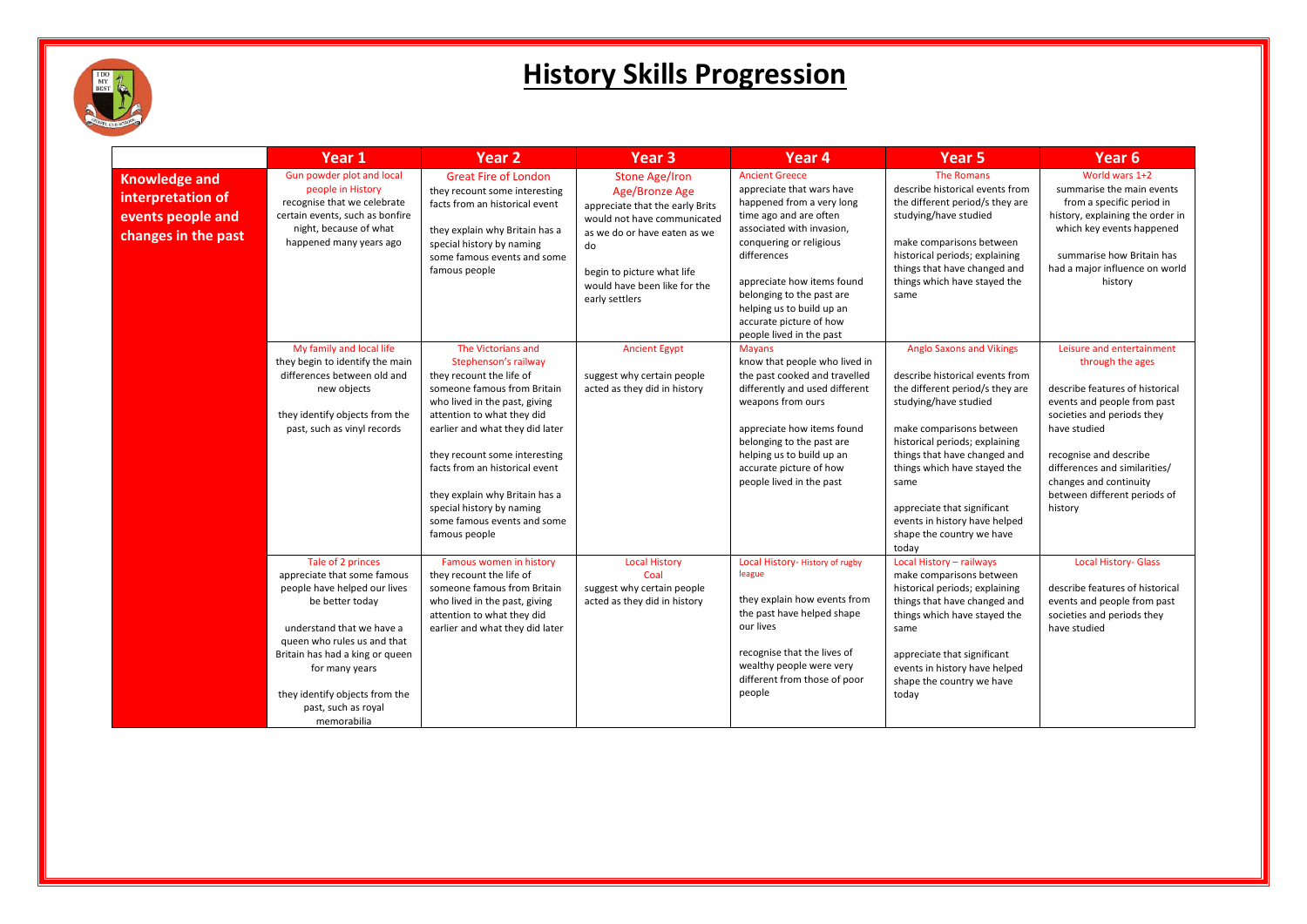

|                           | Year 1                                                                                                                                                                                                              | Year <sub>2</sub>                                                                                                                                                                                                                                                                                                                                | Year <sub>3</sub>                                                                                                                                                                                                                                            | Year 4                                                                                                                                                                                                 | Year <sub>5</sub>                                                                                                                                                                                                               | Year <sub>6</sub>                                                                                                                                                                                                   |
|---------------------------|---------------------------------------------------------------------------------------------------------------------------------------------------------------------------------------------------------------------|--------------------------------------------------------------------------------------------------------------------------------------------------------------------------------------------------------------------------------------------------------------------------------------------------------------------------------------------------|--------------------------------------------------------------------------------------------------------------------------------------------------------------------------------------------------------------------------------------------------------------|--------------------------------------------------------------------------------------------------------------------------------------------------------------------------------------------------------|---------------------------------------------------------------------------------------------------------------------------------------------------------------------------------------------------------------------------------|---------------------------------------------------------------------------------------------------------------------------------------------------------------------------------------------------------------------|
| <b>Historical enquiry</b> | Gun powder plot and local<br>people in History<br>answer questions using a<br>artefact/photograph<br>provided<br>give a plausible<br>explanation about what an<br>object was used for in the<br>past                | <b>Great Fire of London</b><br>answer questions by using<br>a specific source, such as<br>an information book<br>research the life of a<br>famous Briton from the<br>past using different<br>resources to help them                                                                                                                              | <b>Stone Age/Iron</b><br>Age/Bronze Age<br>use various sources of<br>evidence to answer<br>questions<br>they, through research,<br>identify similarities and<br>differences between given<br>periods in history                                              | <b>Ancient Greece</b><br>research two versions of<br>an event and say how they<br>differ                                                                                                               | <b>The Romans</b><br>they test out a hypothesis<br>in order to answer a<br>question<br>appreciate how historical<br>artefacts have helped us<br>understand more about<br>British lives in the present<br>and past               | World wars 1+2<br>they look at two different<br>versions and say how the<br>author may be attempting<br>to persuade or give a<br>specific viewpoint<br>identify and explain their<br>understanding of<br>propaganda |
|                           |                                                                                                                                                                                                                     |                                                                                                                                                                                                                                                                                                                                                  |                                                                                                                                                                                                                                                              |                                                                                                                                                                                                        |                                                                                                                                                                                                                                 | describe a key event from<br>Britain's past using a range<br>of evidence from different<br>sources                                                                                                                  |
|                           | My family and local life<br>ask and answer questions<br>about old and new objects<br>spot old and new things in<br>a picture<br>give a plausible<br>explanation about what an<br>object was used for in the<br>past | The Victorians and<br>Stephenson's railway<br>answer questions by using<br>a specific source, such as<br>an information book<br>research the life of a<br>famous Briton from the<br>past using different<br>resources to help them<br>research about a famous<br>event that happens in<br>Britain and why it has been<br>happening for some time | <b>Ancient Egypt</b><br>recognise the part that<br>archaeologists have had in<br>helping us understand<br>more about what<br>happened in the past<br>use various sources of<br>evidence to answer<br>questions<br>research a specific event<br>from the past | <b>Mayans</b><br>give more than one reason<br>to support an historical<br>argument                                                                                                                     | <b>Anglo Saxons and Vikings</b><br>they test out a hypothesis<br>in order to answer a<br>question<br>appreciate how historical<br>artefacts have helped us<br>understand more about<br>British lives in the present<br>and past | Leisure and entertainment<br>through the ages<br>appreciate how historical<br>artefacts have helped us<br>understand more about<br>British lives in the present<br>and past                                         |
|                           | Tale of 2 princes<br>ask and answer questions<br>about old and new objects<br>give a plausible<br>explanation about what an<br>object was used for in the<br>past                                                   | Famous women in history<br>answer questions by using<br>a specific source, such as<br>an information book                                                                                                                                                                                                                                        | <b>Local History</b><br>Coal<br>use various sources of<br>evidence to answer<br>questions<br>use their 'information<br>finding' skills in writing to<br>help them write about<br>historical information                                                      | Local History- History of rugby<br>league<br>they research what it was<br>like for a child in a given<br>period from the past and<br>use photographs and<br>illustrations to present<br>their findings | Local History - railways<br>they test out a hypothesis<br>in order to answer a<br>question                                                                                                                                      | <b>Local History- Glass</b><br>pose and answer their own<br>historical questions                                                                                                                                    |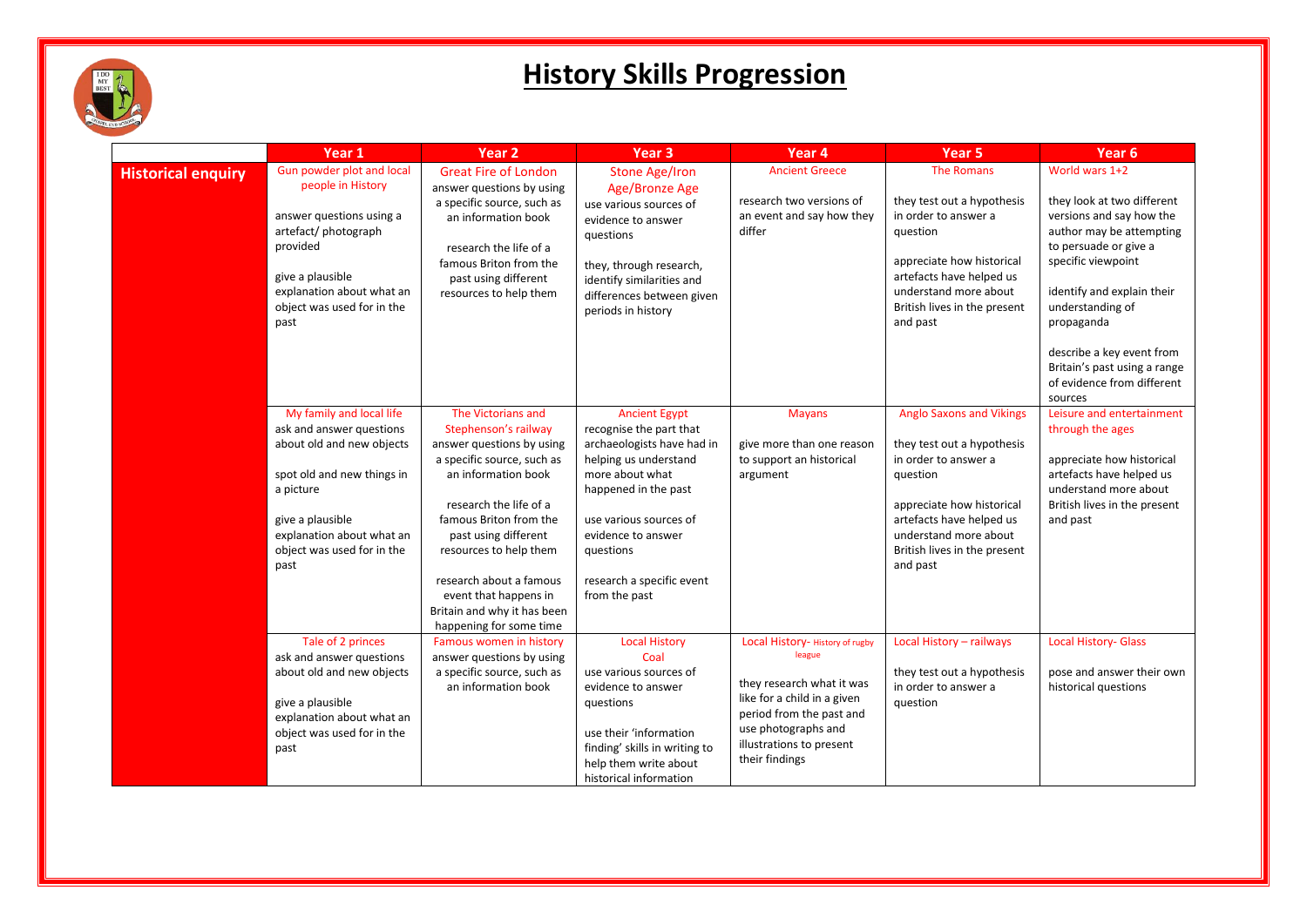

|                         | Year 1               | Year 2                | Year 3                | Year 4                | Year 5                | Year 6                 |
|-------------------------|----------------------|-----------------------|-----------------------|-----------------------|-----------------------|------------------------|
| <b>Organisation and</b> | Communicate their    | Communicate their     | Communicate their     | Communicate their     | Communicate their     | Communicate their      |
| communication           | knowledge through:   | knowledge through:    | knowledge through:    | knowledge through:    | knowledge through:    | knowledge through:     |
|                         | Discussion; Drawing  | Discussion; Drawing   | Discussion; Drawing   | Discussion; Drawing   | Discussion; Drawing   | Discussion; Drawing    |
|                         | pictures; Drama/role | pictures; Drama/role  | pictures; Drama/role  | pictures; Drama/role  | pictures; Drama/role  | pictures; Drama/role   |
|                         | play; Making models; | play; Making models;  | play; Making models;  | play; Making models;  | play; Making models;  | play; Making models;   |
|                         | Using ICT and simple | Using ICT and written | Using ICT and written | Using ICT and written | Using ICT and written | Using ICT and written  |
|                         | written work.        | work including        | work including        | work including        | work including        | work including         |
|                         |                      | reports and diaries.  | reports, newspaper    | reports, playscripts  | reports, playscripts, | reports, playscripts,  |
|                         |                      |                       | reports and           | and explanation texts | narratives and        | narratives, discursive |
|                         |                      |                       | explanation texts     |                       | explanation texts     | and explanation texts  |

|                                                     | Year 1                                                     | Year <sub>2</sub>                 | Year 3                             | Year 4               | Year 5                                         | Year 6                               |
|-----------------------------------------------------|------------------------------------------------------------|-----------------------------------|------------------------------------|----------------------|------------------------------------------------|--------------------------------------|
| <b>Possible</b><br><b>Enrichment</b><br>opportunity | Interviewing parents,<br>Grandparents and<br>local people. | Visit to Rainhill<br>train museum | Visit to Liverpool<br>World Museum | Mayan mask<br>making | Trip to DEWA<br>roman experience<br>in Chester | Visit to ST Helens<br>World of Glass |
|                                                     | A walk around the<br>local area                            |                                   |                                    |                      |                                                |                                      |